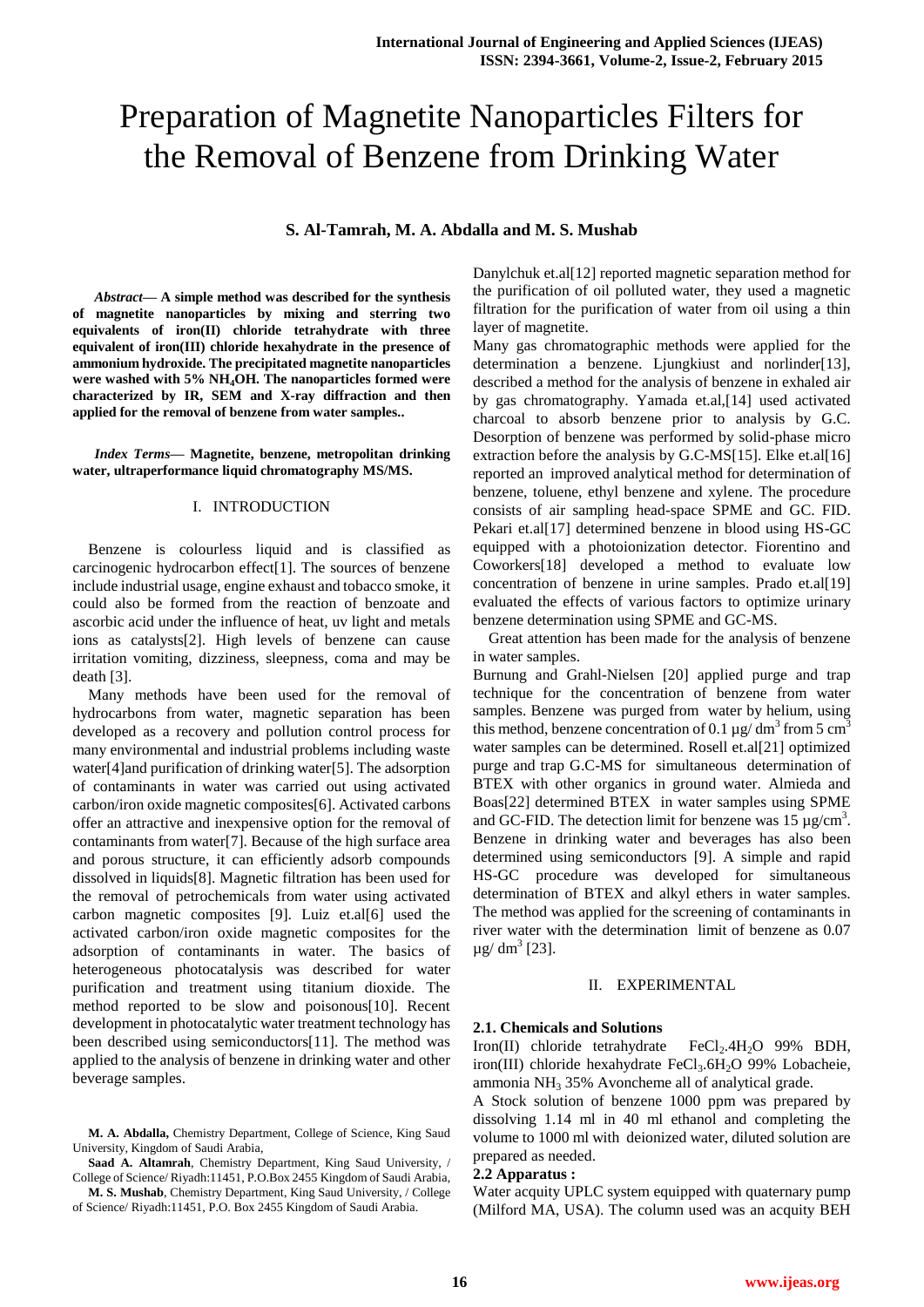$C_{18}$  column (50  $\times$  2.1 mm) id 1.7-µm particle size) Waters, Milford, MA, USA). FT-IR spectra recorded by prestige-21 FT-IR spectrophotometer, Shimadzu. SEM spectra were recorded by JSM-6380 LA Scanning Electron Microscope. X-ray diffraction spectra were recorded by Jeol Altima 4 X-ray diffraction, Rigaco.

# III. PREPARATION OF MAGNETITE :

Magnetite ferric oxide was prepared as follows: 122.52 g of  $FeCl<sub>2</sub>$ .4H<sub>2</sub>O and 250 g of  $FeCl<sub>3</sub>$ .6H<sub>2</sub>O were transferred into a 5 L measuring flask, followed by 250 ml of deionized water with sterring 200 ml of ammonia solution were added. The solution turned to black by the formation to magnetite. After filtration and washing with 5% ammonium hydroxide, the precipitate dried and grinded to give the nanoparticles(24).

#### IV. CHARACTERIZATION OF MAGNETITE

The nanoparticles of magnetite were characterized by IR, SEM and X-ray diffraction techniques to ensure the formation of magnetite ferric oxide and the size of the nanoparticles. The results obtained are shown in Figs. 1-3.

The aim of this work is to remove benzene from drinking water by magnetite and apply UPLC-MS/MS for the determination of benzene in drinking water before and after treatment of water by the magnetite nanoparticles



**Fig1. IR spectrum of magnetite nanoparticles.**



**Fig. 2. SEM of Magnetite nanoparticles**



**Fig. 3. X-ray diffraction of magnetite nanoparticles**



**Fig. 4. The Chromatogram of 2 ppm benzene**



**Fig. 5. Mass Spectrum of 2 ppm benzene**



**Fig.6 calibration graph for benzene**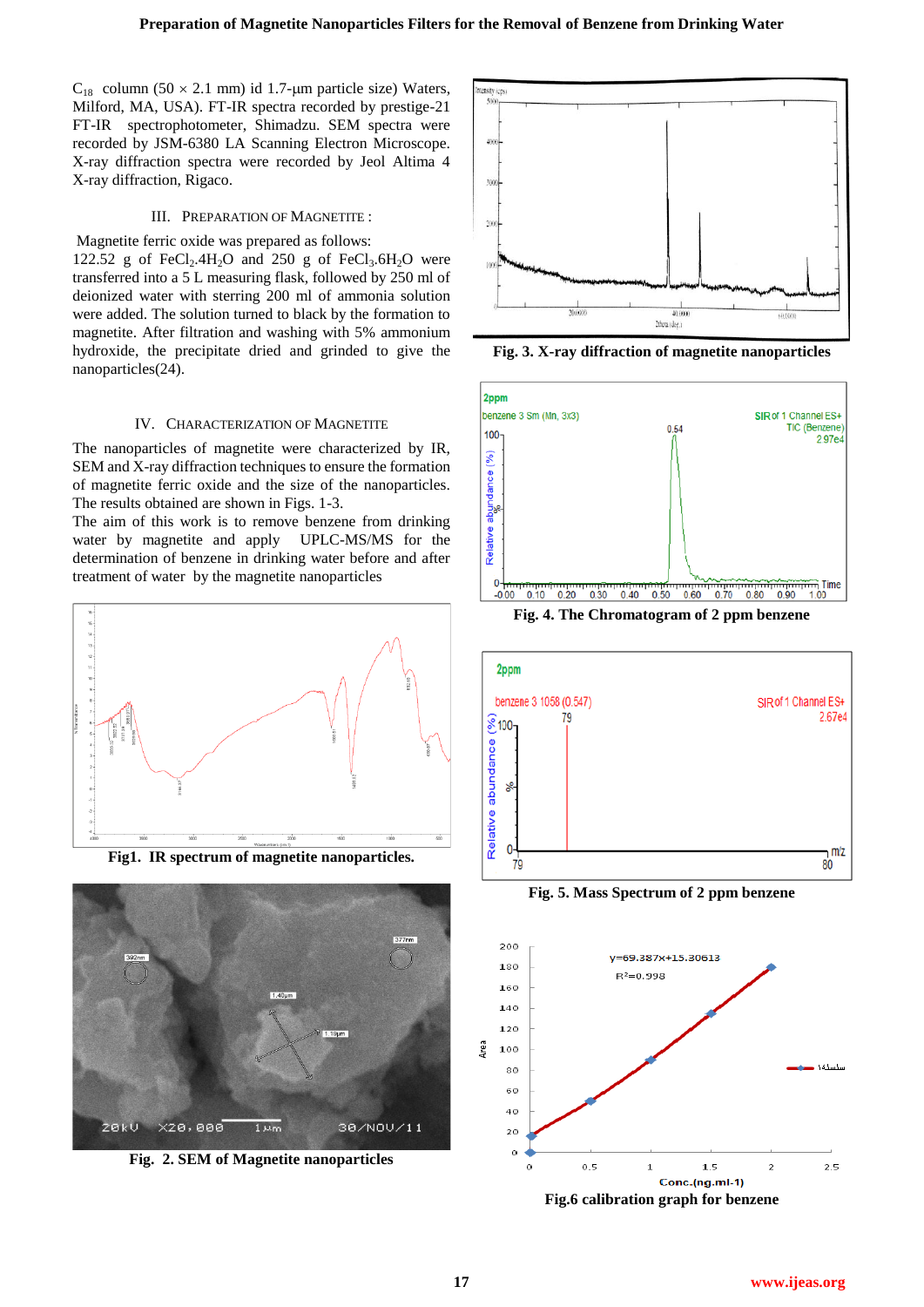## **International Journal of Engineering and Applied Sciences (IJEAS) ISSN: 2394-3661, Volume-2, Issue-2, February 2015**

When benzene is injected to the UPLC-MS/MS system it gave a nice peak at 79 mass after 0.54 min. retention time Figs. 4-5. The area of this peak is related to the concentration of benzene as shown in Fig. 6.

## V. THE METHODS USED:

#### **5.1 Manual Method**:

The benzene polluted water samples is transferred to a beaker followed by 1g of magnetite, the mixture is stirred for 10 minutes by the mechanical stirrer, filtered and refiltered by PVDF filter paper  $(0.45 \mu m)$ , benzene in the filterate is determined by UPLC-MS/MS as mentioned before.





**Fig. 7. Chromatogram of the water samples.**

 **a) before treatment by magnetite b) after treatment by 7g magnetite**

#### **5.2 Filter Method :**

The benzene polluted water sample is passed through a funnel (65 mm diameter) filled with magnetite for 10 min, thin filtered using 0.45 µm PVDF filter paper before the UPLC-MS/MS measurement.

#### VI. REMOVAL OF BENZENE FROM WATER:

## **6.1. Manual Method** :

When 7 g of magnetite is added to water sample containing 2 ppm of benzene, complete removal of benzene was obtain as shown in Fig. 7. The experiment was repeated by adding 5,2 and 1g of magnetite to the same sample, complete removal

was also achieved indicating the high ability of magnetite to removal benzene as shown in Figs. 8-10.







**Fig. 9. Chromatogram of water sample after treatment by 2g of magnetite.**



# **Fig. 10. Chromatogram of water sample after treatment by 1g magnetite**

#### **6.2 Filter Method:**

In this method, 5 ml of the water sample containing 1 ppm of benzene were passed through the filter containing 1 g of magnetite, 30 minutes were found to be enough for the filtration. The sample was again filtered using 0.45 µm PVDF filter paper prior to the injection to the UPLC-MS/MS system. Complete removal of benzene from water was obtained as shown in Figs. 11-12.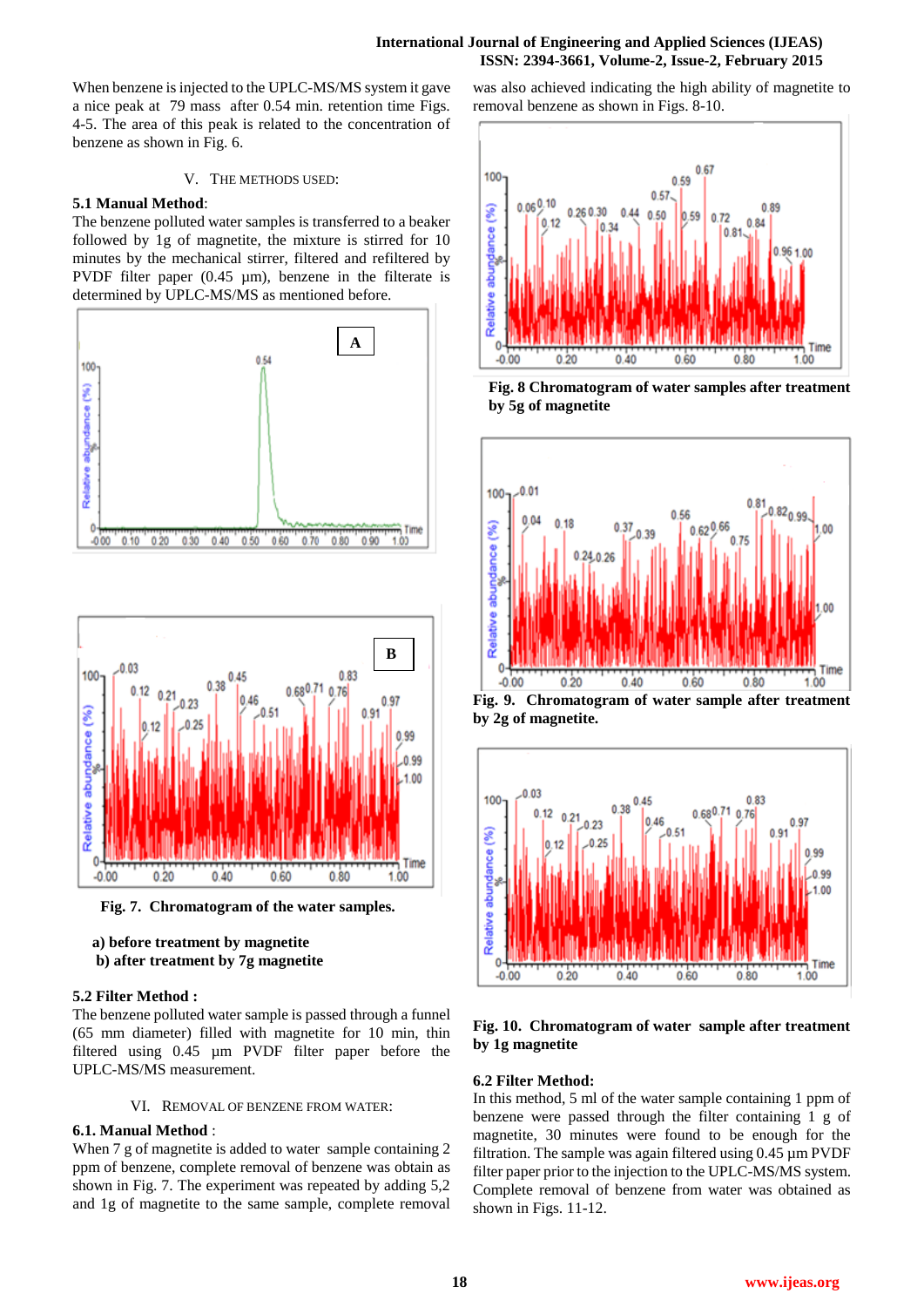

**Fig. 11 Chromatogram of 5ml of sample containing 1ppm of benzene before filtration.**



**Fig. 12 Chromatogram of 5ml of sample containing 1ppm of benzene after filtration** 

The experiment was repeated by taking 20, 40 and 70 ml of the sample also 100% removal of benzene was achieved as shown in Figs. 13-15.



**Fig. 13 Chromatogram of 20 ml of sample containing 1ppm of benzene after filtration.**



**Fig. 14 Chromatogram of 40 ml of sample containing 1ppm of benzene after filtration.**



**Fig. 15 Chromatogram of 70ml of sample containing 1ppm of benzene after filtration.**.

## VII. APPLICATION OF THE METHOD FOR METROPOLITAN STATIONS:

The results obtained from the various authentic benzene polluted water samples showed a high activity of magnetite in removing benzene using both methods, the manual and filters., this encouraged the application of these methods for the removal and analysis of water samples containing benzene.

Samples are collected from Bowaib1, Bowaib2, Manfohah1, Manfohah2, Salbokh1, Salbookh2 and Malaz stations in Riyadh area.

## **7.1. Manual Method**

Four samples were analysed by this method Manfohah1, Salbookh1, Salbookh2 and Bowaib2. 20-30 ml of the samples are transferred to a beaker containing 1g of magnetite following the procedure of the manual method mention before.

Results obtained showed complete removal of benzene from all water samples as shown in Figs. 16-19.

## **7.2 Filter method:**

In this method, filter was used for the removal of benzene. Four samples were chosen, Bowaib1, Salbookh2, Malaz and Manfohah2. 5 ml of each samples were passed through the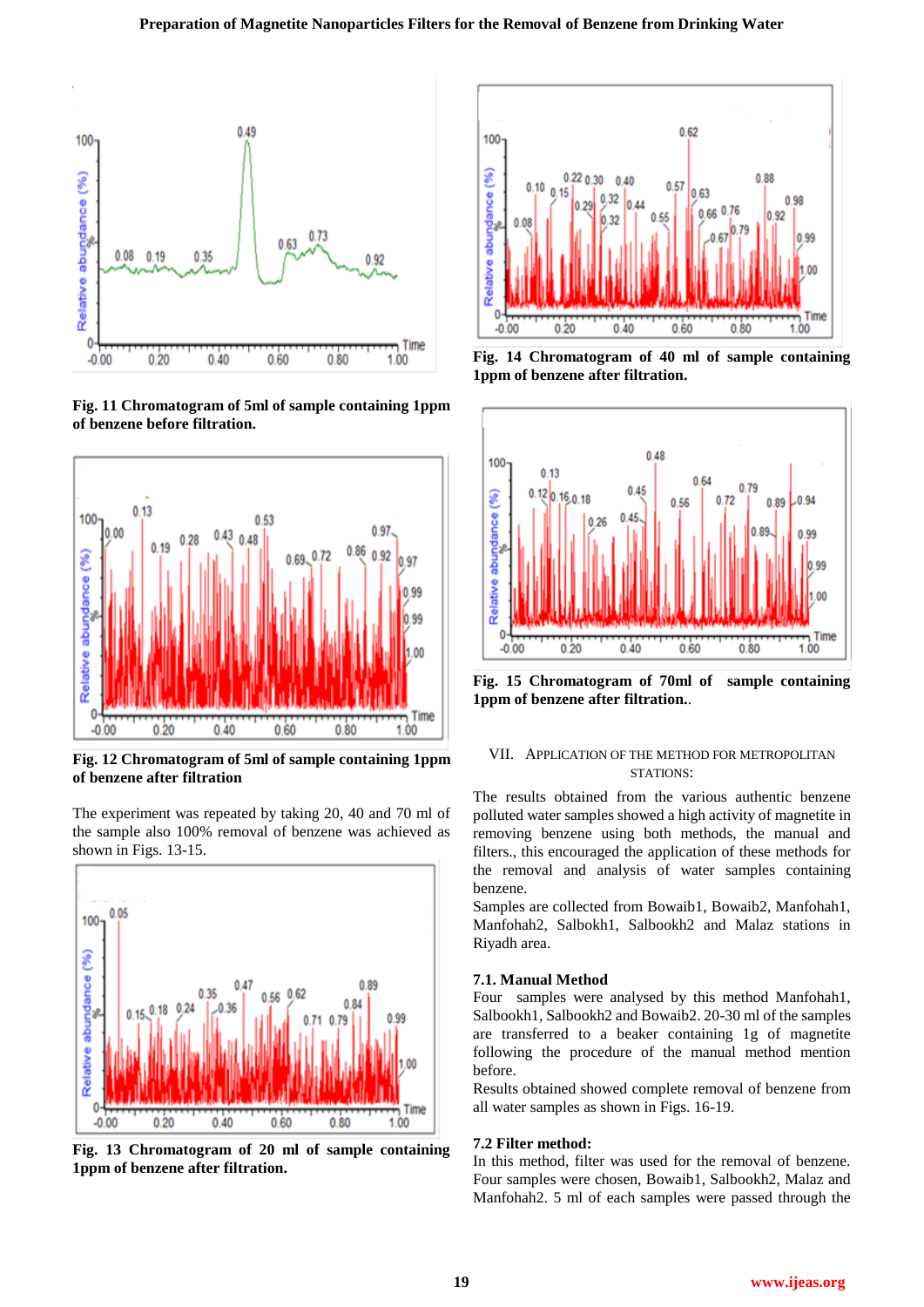# **International Journal of Engineering and Applied Sciences (IJEAS) ISSN: 2394-3661, Volume-2, Issue-2, February 2015**

filter using 1g of magnetite. Results obtained are shown in Figs. 20-23. The results obtained are summarized in Table 1 below:

|                                   |                      | Counc. of       | Counc. Of benzene | Counc of benzene after       |
|-----------------------------------|----------------------|-----------------|-------------------|------------------------------|
| <b>Station Riyadh</b><br>Location | Water Source         | benzene before  | treatment in the  | treatment by magnetite ng/ml |
|                                   |                      | treatment ng/ml | station ng/ml     |                              |
| <b>Malaz</b>                      | Desalinated $+$ Well | 344.8           | 280               | Zero                         |
|                                   | water                |                 |                   |                              |
| Salbookh1                         | - - -                | 159.6           | 145.6             | Zero                         |
| Salbookh2                         |                      | 201.3           | 157               | Zero                         |
| Manfohah1                         |                      | 178.2           | 75.6              | Zero                         |
| Manfohah2                         |                      | 127.3           | 100.2             | Zero                         |
| Buaib1                            |                      | 177.8           | 80.2              | Zero                         |
| Buaib <sub>2</sub>                |                      | 216.3           | 121.4             | Zero                         |



**Fig 16: Chromatogram of Buwaib2 sample**

**a) Before treatment by magnetite.**



**b)** After treatment by magnetite Fig. 17a) Chromatogram of Salbookh1 before treatment **by magnetite treatment**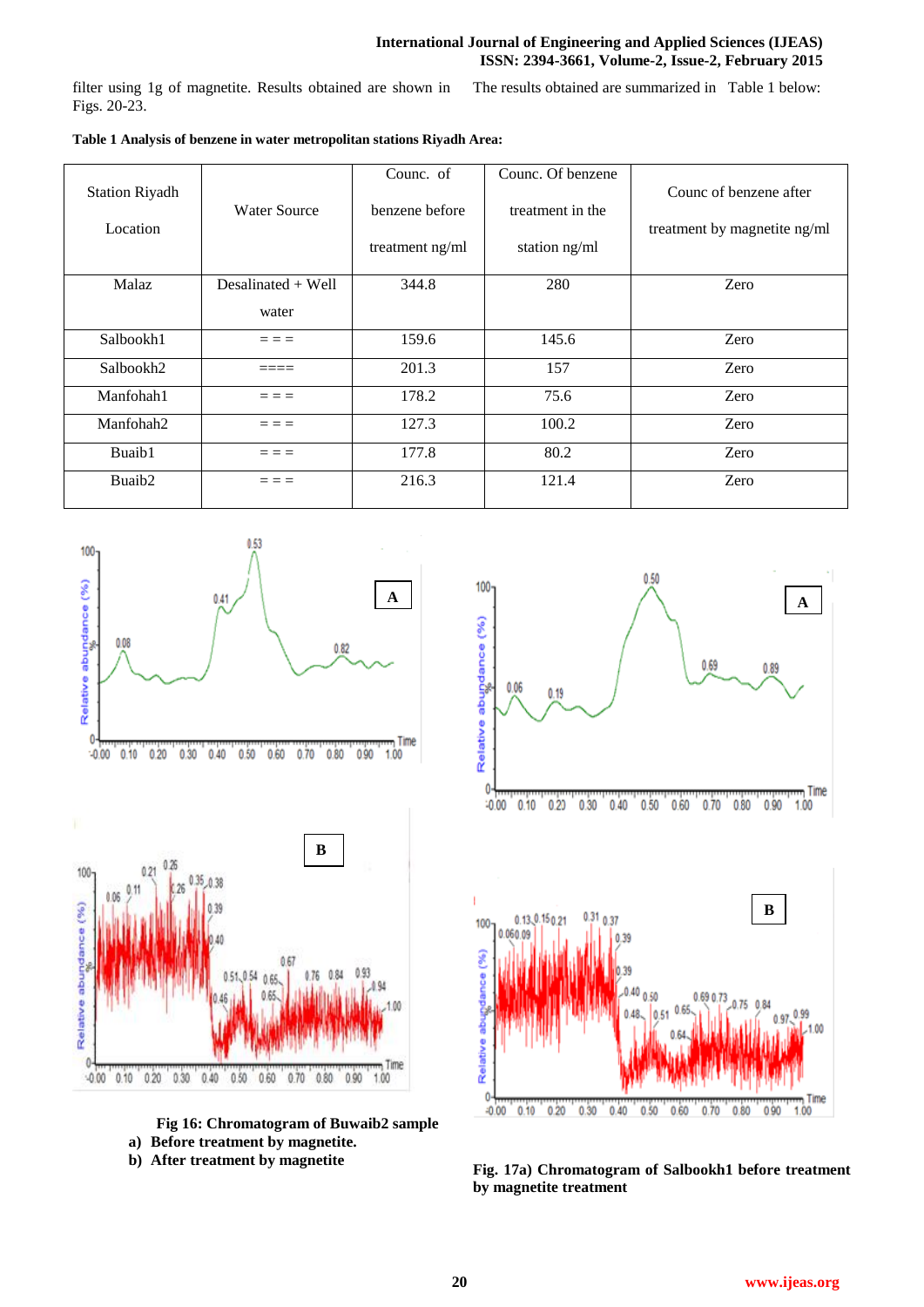# **Preparation of Magnetite Nanoparticles Filters for the Removal of Benzene from Drinking Water**



**Fig. 18 a) chromatogram of salbookh2 before treatment by magnetite and b) after treatment.**



**Fig. 19 chromatogram of manfoohah1 a) before treatment by magnetite and b) after treatment**



**Fig. 20 chromatogram of Buwaib1 sample a)before treatment by magnetite and b) after treatment** 



**Fig 21. Chromatogram of salbookh2 a) before treatment by magnetite and b) after treatment.**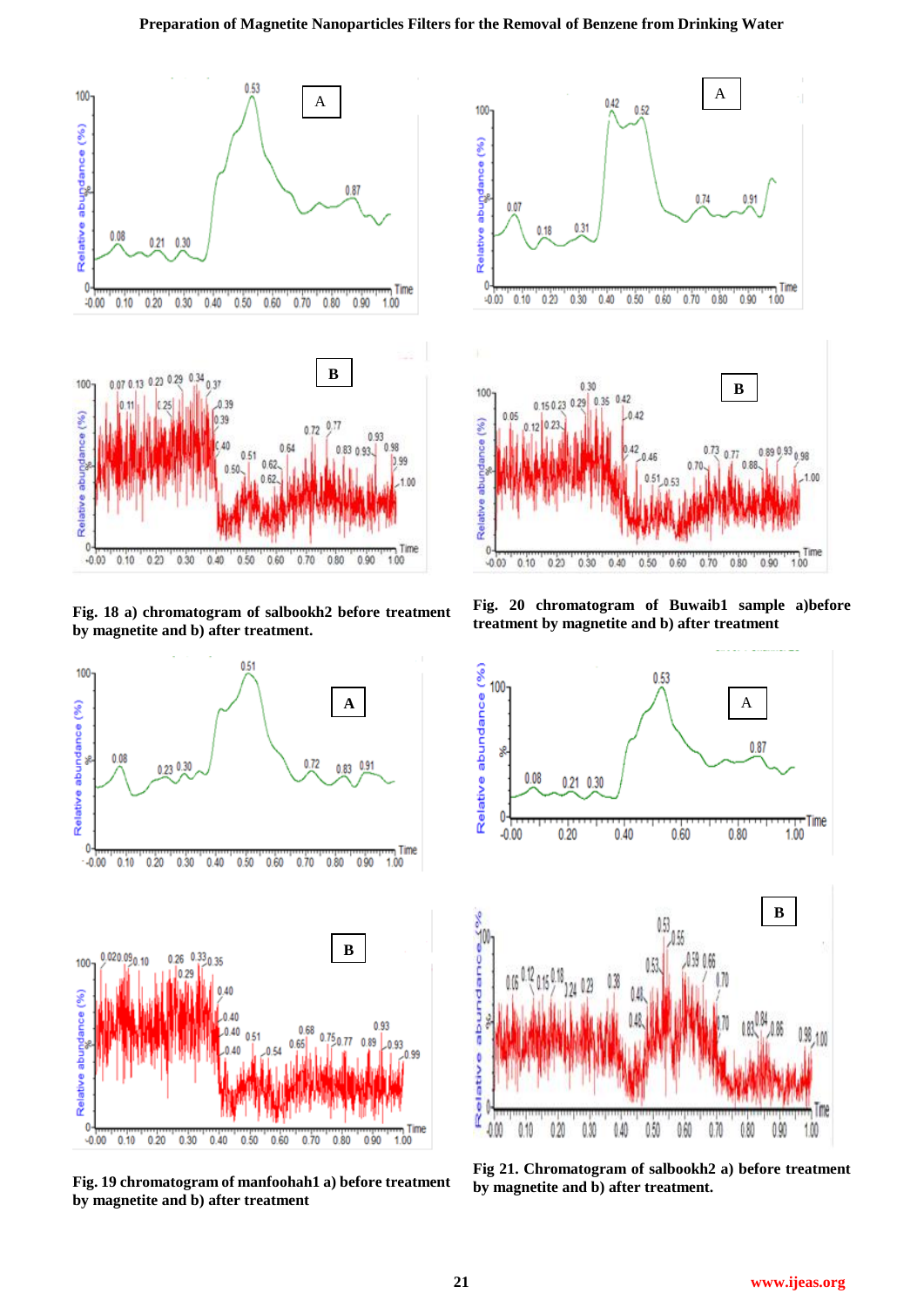



**Fig. 22. Chromatogram of Malaz sample a) before treatment by magnetite and b) after treatment**





**Fig. 23. Chromatogram of Manfoohah2 a) before treatment by magnetite and b)after treatment**

#### VIII. CONCLUSION :

 From the results obtained we observed that the treatment of water samples by reverse osmoses is not enough to remove benzene from water, ie. only about 40% of benzene can be removed as shown in table (1), which showed high concentration of benzene remains in the samples which is very dangerous on the human health, Malaz 280, Salbookh**1** 146, Salbookh**2** 157, manfohah**1** 75, Manfohah**2** 100, Bowaib**1** 80 and Bowaib**2** 121 ng/ml, these concentration are very high. The concentration of benzene should not exceed 5 ng/ml(25). However, the treatment of water polluted samples by magnetite gave very good results with 100% removal of benzene because of the high ability of magnetite, magnetite has also the advantage of being cheap, available and easy to be prepared.

#### ACKNOWLEDGMENT

The authors extend their appreciation to the deanship of Scientific Research at King Saud University for funding this work through the research group project No. RGP-VPP197.

#### REFERENCES

- [1] International Agency for Research on Cancer IARC Monographs on the Evaluation of the Carcinogenic Risks of Chemicals to Humans. **1987** suppl. 7, Lyon,.
- [2] Indication of the possible formation of benzene from benzoic acid in food. . **2005**. 13fr, Expert Openion No. 013/2006.
- Styarini, D. Zuas, O. and Hamim, N..Validation and Uncertainty Estimation of Alalytical Method for Determination of Benzene in Beverages, Eurasian J. Anal. Chem., **2011,** 6(3), 159-172,
- [4] Bolte, B. A., Magnetic Particle Technology for Waste Water Treatment. Waste Management, **1990**, 10, 11.
- [5] Kolm, H. Kelland J. and Kelland, D. Removal of Petrochemicals from water using Magnetic Filtration. Scient. Amer., **1975**, 46, 15-20.
- [6] Luiz C. A. Oliveira, Rachel V. R. A. Rios, Jose D. Fabris, V. Garg, Karim Sapag, Rochel M. Lago. Activated Carbon /iron oxide magnetic composites for the Adsorption of Contaminants in Water. Carbon, **2002**, 40, 2177.
- [7] Lua A. C., Juo. J. Adsorption of Sulfer dioxide on activated carbon from oil-palm waste. J. Environ. Eng., ASCE **2001**, 127(10), 889-894.
- [8] Matson P; Mark H. P. Activated Carbon Surface Chemistry and Adsorption from Solution, **1971**, New York Dekker,.
- [9] Al-Fadul, S. M. Ph.D. Thesis, Oklahoma State University, **2006**.
- [10] Al-Rashed, R., The 4<sup>th</sup> SWCC Aquired Experience Symposium, Jeddah, **2005**.
- [11] Nan Chong, Meng, jin, Bo, Chow, Christopher W. K. Sant, Chris. Recent developments in Photocatalytic Water Treatment Technology. Water Research, **2010**, 44, , 2997-3027.
- [12] Danylchunk, D., Purification of Oil Polluted Water by Magnetic Separation Using fine- Dispersed magnetite, **2010**.
- [13] Ljunkvist, G. M. and Nordlinder, R. G., Environmental and Biological Monitoring of Benzene Self-service Automobile Refueling, Am. Ind. Hyg. Assoc., J, **1995**, 56 693.
- [14] Yamada, E., Hosokawa, Y., Furuya, Y., Matsushita K. and Fuse, Y., Simple Analysis of Volatile Organic Compounds (VOCS) in Atmosphere Using Passive samplers, Anal. Sci., **2004**, 20,107.
- [15] Saba, A., Cuzzola, A., . Raffaelli, R., Pucci, S., and Salvadori, P., determination of Benzene at Trace Level in Air by Novel Method Based on Solid-Phased Micro extraction Gas Chromatography/Mass Spectrometry, Rapid Commun. Mass Spectro., **2001**, 15, 2404.
- [16] Elke, K., Jermann, E., Begerow, J., and Dunemann, L., A Concise Review of Chromatographic Methods for the Analysis of Benzene and its Metabolites, J. Chromatogr., A, **1998,** 826,191.
- [17] Pekari, K., . Riekkola , M. L., and Aitio, A., Simultaneous Determination of Benzene and Toluene in the Blood Using Gas Chromatography, J. Chromatogr., **1989,** 49, 309.